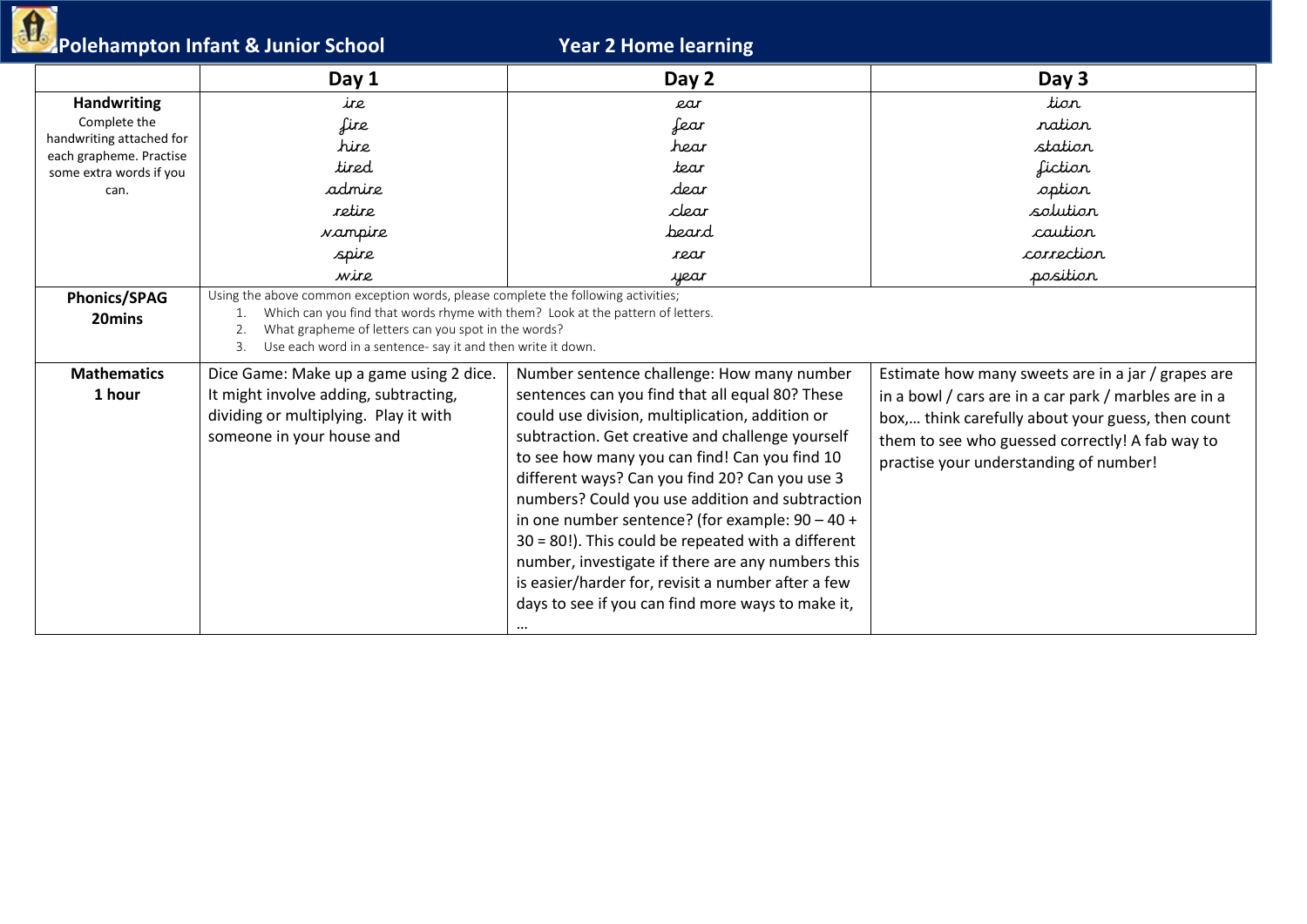| <b>English</b><br>1 hour | Write a set of instructions for how to play<br>your dice game. Remember to number<br>your steps, use time adverbials (such as<br>First, Next, Then, Afterwards,) and be<br>bossy with bossy (imperative) verbs! | On www.pobble365.com, click on 'pick a day' and<br>select the picture for your birthday. Read the<br>story starter and continue the story, including<br>lots of wow words (adverbs, adjectives, detailed<br>description!). Carefully read through your work to<br>double check all capital letters, full stops and<br>spellings! Then have a look at the other activities<br>suggested for that picture. Note: This could be<br>repeated for any other date (a family member's<br>birthday, today's date, your teacher's birthday<br>(Miss Heckert 19.7., Mrs Franklin 18.5. 9),) | - Have a look round your house for the most<br>unusual/interesting object you can find. Place it in<br>the middle of the table and think of wow words to<br>describe it. Imagine an alien wanted to learn about<br>your object: How would you explain and describe it<br>to them? Write a description in your book explaining<br>what your object is used for and what it looks like in<br>lots of detail. Remember to read back through and<br>check your work! |
|--------------------------|-----------------------------------------------------------------------------------------------------------------------------------------------------------------------------------------------------------------|-----------------------------------------------------------------------------------------------------------------------------------------------------------------------------------------------------------------------------------------------------------------------------------------------------------------------------------------------------------------------------------------------------------------------------------------------------------------------------------------------------------------------------------------------------------------------------------|------------------------------------------------------------------------------------------------------------------------------------------------------------------------------------------------------------------------------------------------------------------------------------------------------------------------------------------------------------------------------------------------------------------------------------------------------------------|
| <b>Reading</b>           | Daily reading.                                                                                                                                                                                                  | Daily reading.                                                                                                                                                                                                                                                                                                                                                                                                                                                                                                                                                                    | Daily reading.                                                                                                                                                                                                                                                                                                                                                                                                                                                   |
| 20 minutes               | What story have you read today?<br>Please record this in your reading diary.                                                                                                                                    | What's your favourite part of the book you read today?<br>Please record this in your reading diary.                                                                                                                                                                                                                                                                                                                                                                                                                                                                               | What's your favourite part of the book you read today?<br>Please record this in your reading diary.                                                                                                                                                                                                                                                                                                                                                              |
| Afternoon Lesson         | Watch this video about the colour wheel<br>https://www.youtube.com/watch?v=4jnvDCR<br>41Pw                                                                                                                      | Oceans and continents<br>Remind yourself of the oceans and continents of the<br>world using these videos:                                                                                                                                                                                                                                                                                                                                                                                                                                                                         | Watch these videos about growth mindset and the power<br>of yet.<br>https://www.youtube.com/watch?v=XLeUvZvuvAs                                                                                                                                                                                                                                                                                                                                                  |
|                          | Create your own colour wheel - if you have                                                                                                                                                                      | https://www.youtube.com/watch?v=K6DSMZ8b3LE                                                                                                                                                                                                                                                                                                                                                                                                                                                                                                                                       | https://www.youtube.com/watch?v=0DmJumrvPeY                                                                                                                                                                                                                                                                                                                                                                                                                      |
|                          | paints then it would be great to mix the<br>colours to make the primary colours.                                                                                                                                | https://www.youtube.com/watch?v=X6BE4VcYngQ                                                                                                                                                                                                                                                                                                                                                                                                                                                                                                                                       | Think about a time when you couldn't do something. How<br>did you feel? Did you give up? What did you do to                                                                                                                                                                                                                                                                                                                                                      |
|                          | Then around it write any facts you remember<br>about warm and cool colours and                                                                                                                                  | Can you label each continent and ocean on a map of<br>the world?                                                                                                                                                                                                                                                                                                                                                                                                                                                                                                                  | overcome this? How did you feel at the end?                                                                                                                                                                                                                                                                                                                                                                                                                      |
|                          | complimentary colours.<br>Make patterns using warm colours, cool<br>colours and complimentary colours. This may<br>be drawn or made with small objects such as<br>lego bricks.                                  | Write down some of the facts you remember about the<br>continents and oceans and find out some more.                                                                                                                                                                                                                                                                                                                                                                                                                                                                              | Think of something that you cannot do yet. This<br>might be tying your shoelaces or counting in 5s.<br>Keep practising it. Write down some positive<br>messages you can tell yourself as you practise (e.g. I<br>can't do it yet, but if I keep trying I will get better,<br>every small step is me getting better).                                                                                                                                             |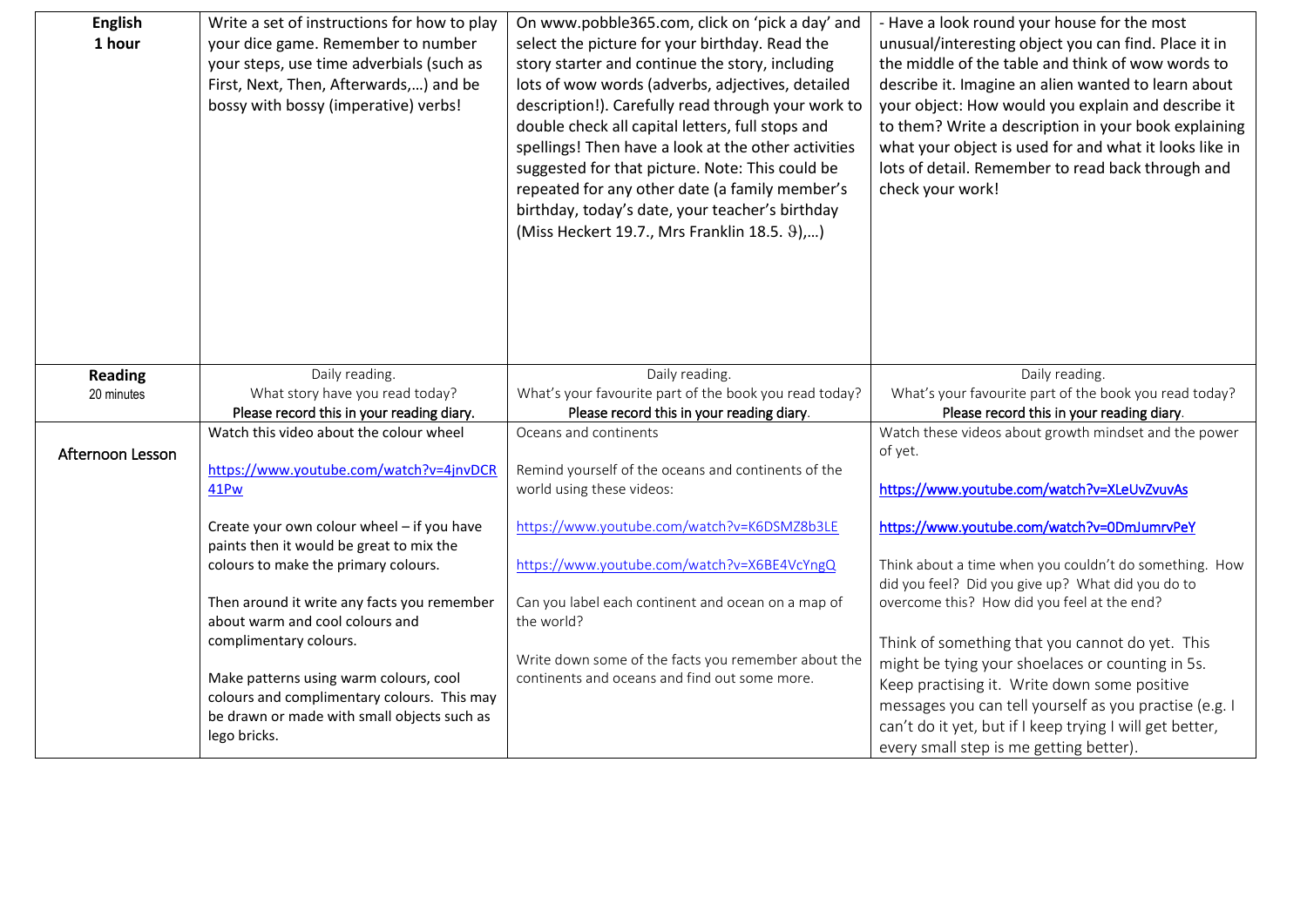$\frac{1}{\text{tr} \epsilon}$ fire hire tired admire retire Nampire<br>Spire<br>Wire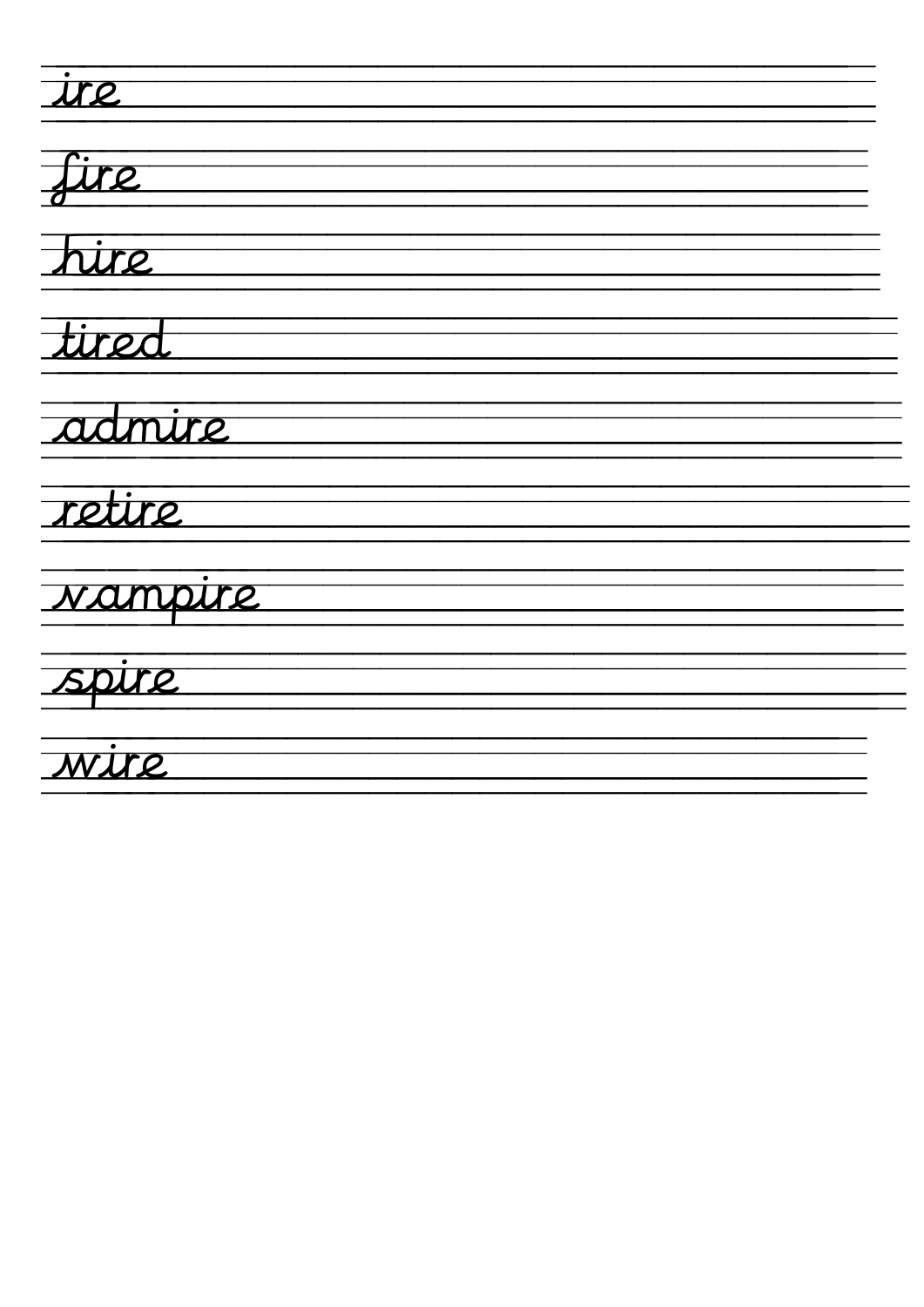

| <b>Primary Colour</b> |           | <b>Primary Colour</b> | $\equiv$ | <b>Secondary Colour</b> |
|-----------------------|-----------|-----------------------|----------|-------------------------|
| Yellow                | $\ddot{}$ |                       |          |                         |
|                       | $\ddot{}$ |                       |          |                         |
|                       | $\ddot{}$ |                       | $\equiv$ |                         |
|                       |           |                       |          |                         |
|                       |           |                       |          |                         |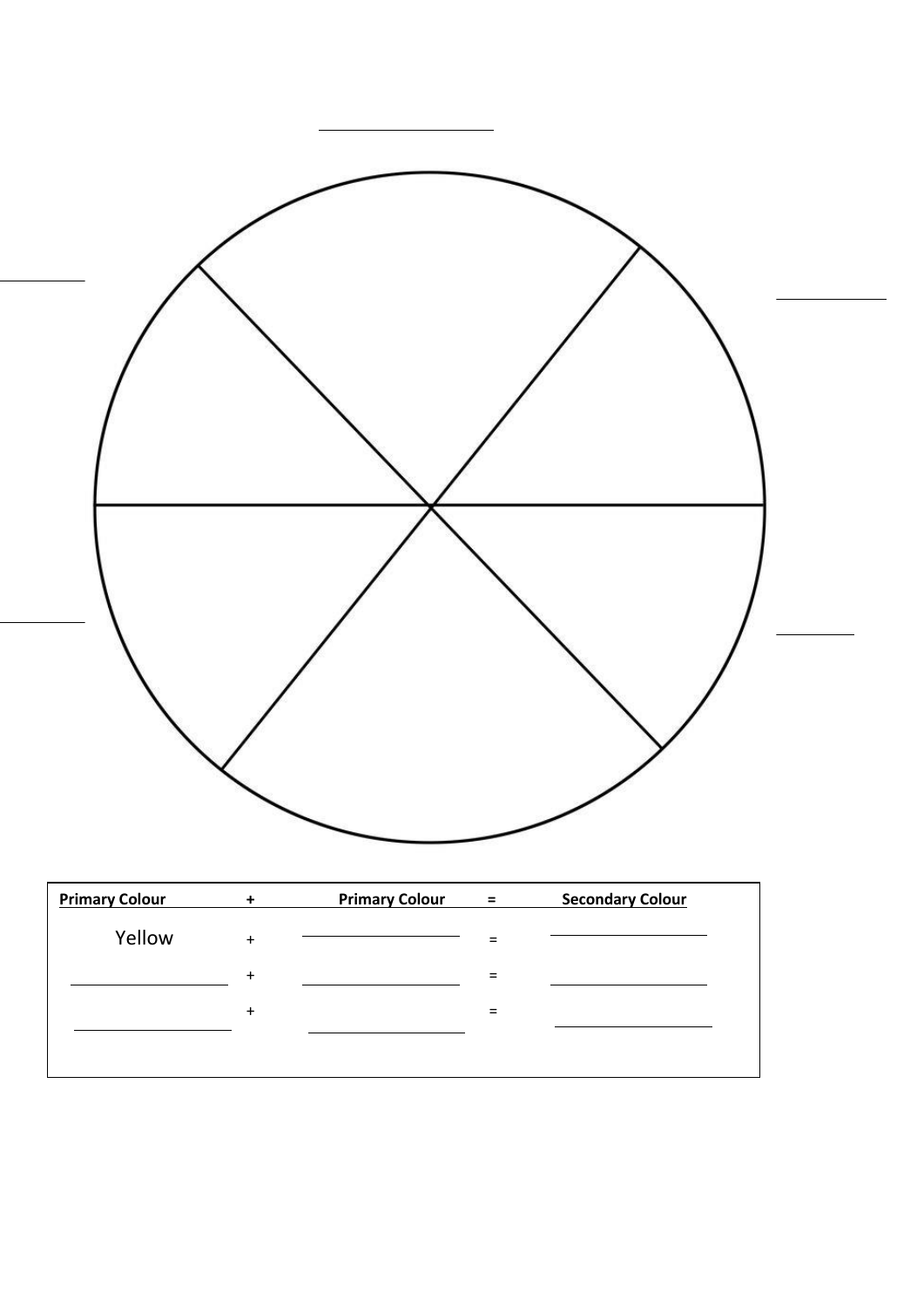| 20    |
|-------|
| fear  |
| hear  |
| tear  |
| dear  |
| clear |
| bears |
| rea   |
| year  |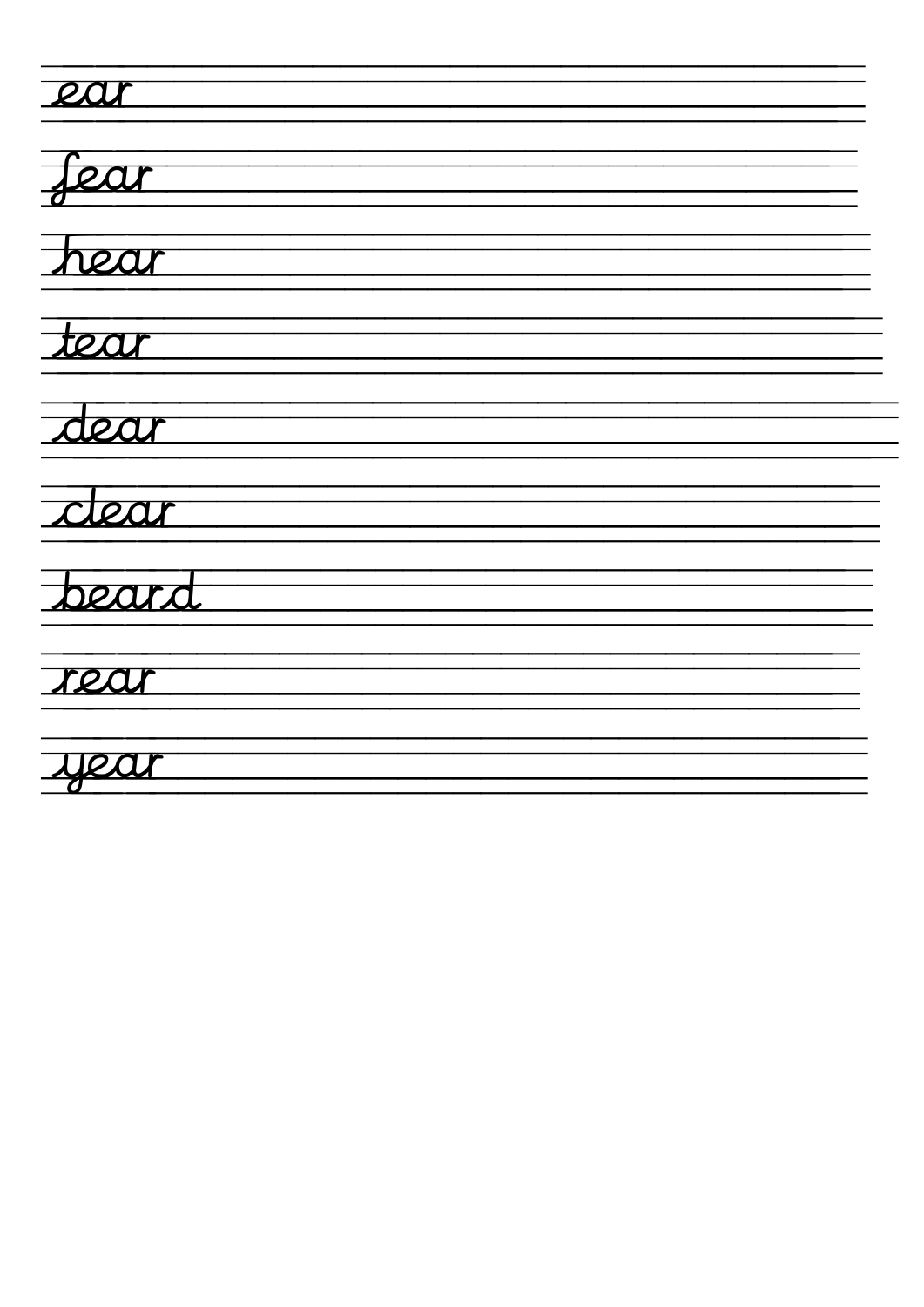*I can label the continents and oceans of the world*



Continents: Africa, Antarctica, Asia, Australia, Europe, North America, South America,

Oceans: Pacific, Atlantic, Indian, Arctic, Southern Ocean